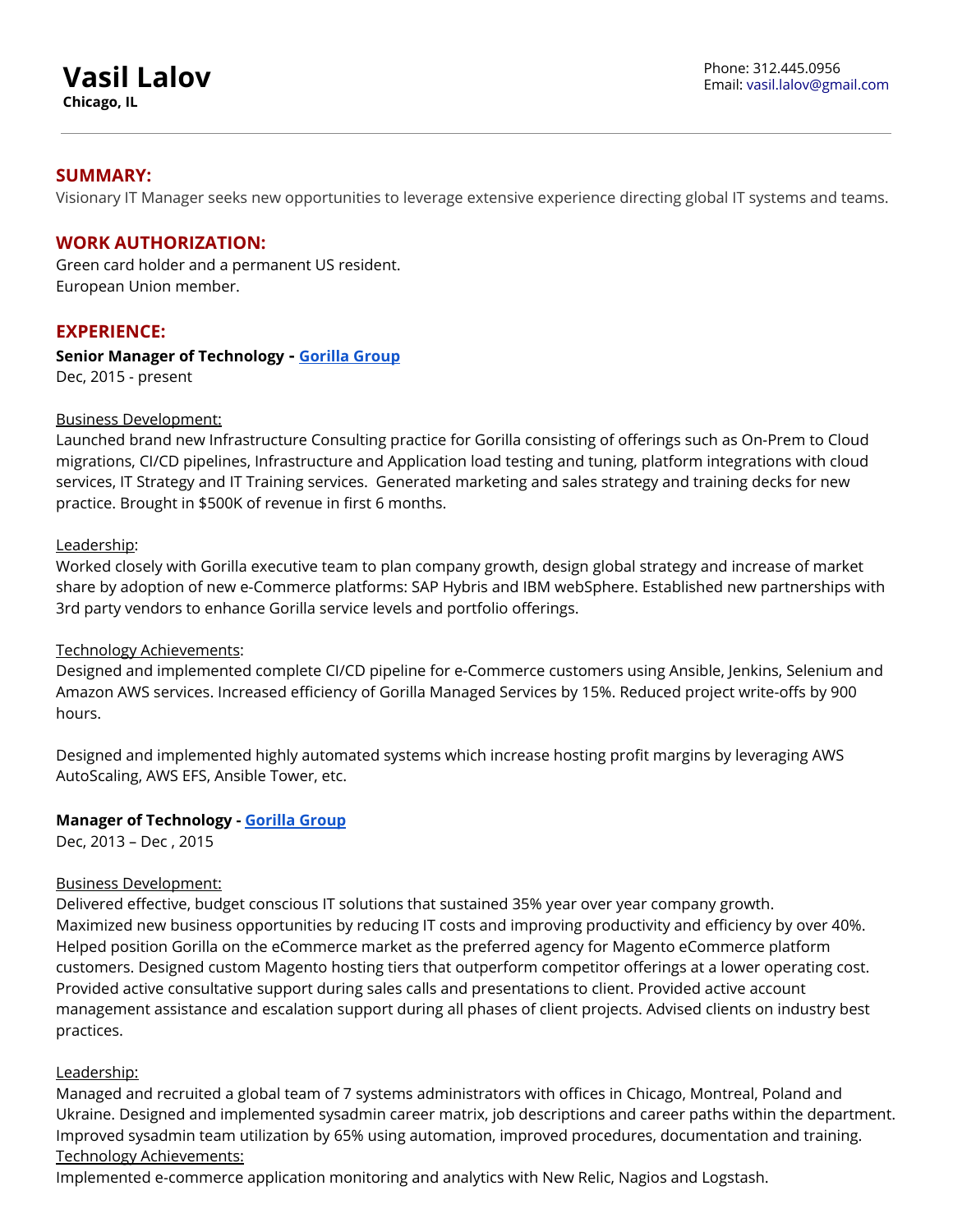Created robust Magento application infrastructure by bringing in systems, architecture and development best practices. Improved scalability of Magento ecommerce platform while reducing overall platform build time. Created and implemented procedures for performing client data center migrations with zero customer downtime. Implemented security and vulnerability management using IDS tools and by enforcing security best practices.

## Corporate IT

Managed Gorilla IT budget for North America. Performed office buildout on multiple international locations: Chicago, Montreal, Ukraine, Poland. Managed VOIP, multimedia and other services globally. Designed and implemented site-to-site VPN between offices. Prepared and implemented failover and business continuation plans and procedures. Implemented full Atlassian stack for internal and client facing projects using self-hosted instances of JIRA, Confluence, Agile, Helpdesk, Hipchat Managed software portfolio and licensing.

## DevOps:

Worked closely with Gorilla's Magento, Hybris and Front End engineers to eliminate application performance bottlenecks, reduce environment spin-up time, improve environment resilience and scalability. Integrated new technologies that help scale ecommerce solutions and improve redundancy.

# Clients:

Delivered over 20 Magento projects including Riot Games, Oscar De Larenta, Garrett's Popcorn, Dolby Labs, WorldVision, LondonFog, MovadoGroup

# **Linux Systems Administrator - [Gorilla Group](http://www.gorillagroup.com/)**

Dec, 2012 – Dec, 2013

Primary on-site person responsible for the design, implementation, support and maintenance of Gorilla's corporate IT infrastructure. Designed and implemented Gorilla's private cloud. Created standards, procedures and documentation for all IT operations. Collaborated with Gorilla's development team for the implementation and launch of customer sites using Magento and Hybris Ecommerce platforms.

# Hybrid Private Cloud Infrastructure:

Designed, procured, installed and configured a highly redundant private cloud infrastructure based on HP C7000 blade centers, HP 460c blade servers and HP P2000 storage arrays. Built private cloud based on Apache CloudStack architecture, KVM hypervisor and OpenStack SWIFT. Reduced total infrastructure costs by 42%. Improved client security and ensured PCI compliance. Provided scalability and growth path for future expansion of corporate infrastructure. Implemented state of the art monitoring system for cloud infrastructure and individual client accounts.

#### Architecture Documentation:

Established and documented IT methods and procedures in for streamline development, launch and support of new customers. Created new company hosting standards and policies.

# **Senior Systems Administrator/ Systems Manager - [Chicago Public Library](http://www.chipublib.org/) / [The Library Corporation](http://www.library.net/)**

Jan 21, 2008 – Dec, 2012

Primary on site person in charge of PROD, STG and DEV environments, each consisting of multi tiered farms, Oracle RAC and various ancillary systems. Managed client vendor relationship. Created and enforced security policies across IT infrastructure. Implemented server backup and disaster recovery strategies for entire data center. Assisted vendor developer teams with software roll outs. Advised vendor DBA on performance boosting techniques. Streamlined client operations workflow of multiple departments by reducing software complexity. Increased client staff productivity by creating report automation scripts.

#### **SAN Data Migration:**

Procured and configured new EMC Clariion CX240 SAN with capacity of 75TB split between trays of fibre channel and SATA drives. Generated system benchmarks of existing servers and identified performance bottlenecks. Created